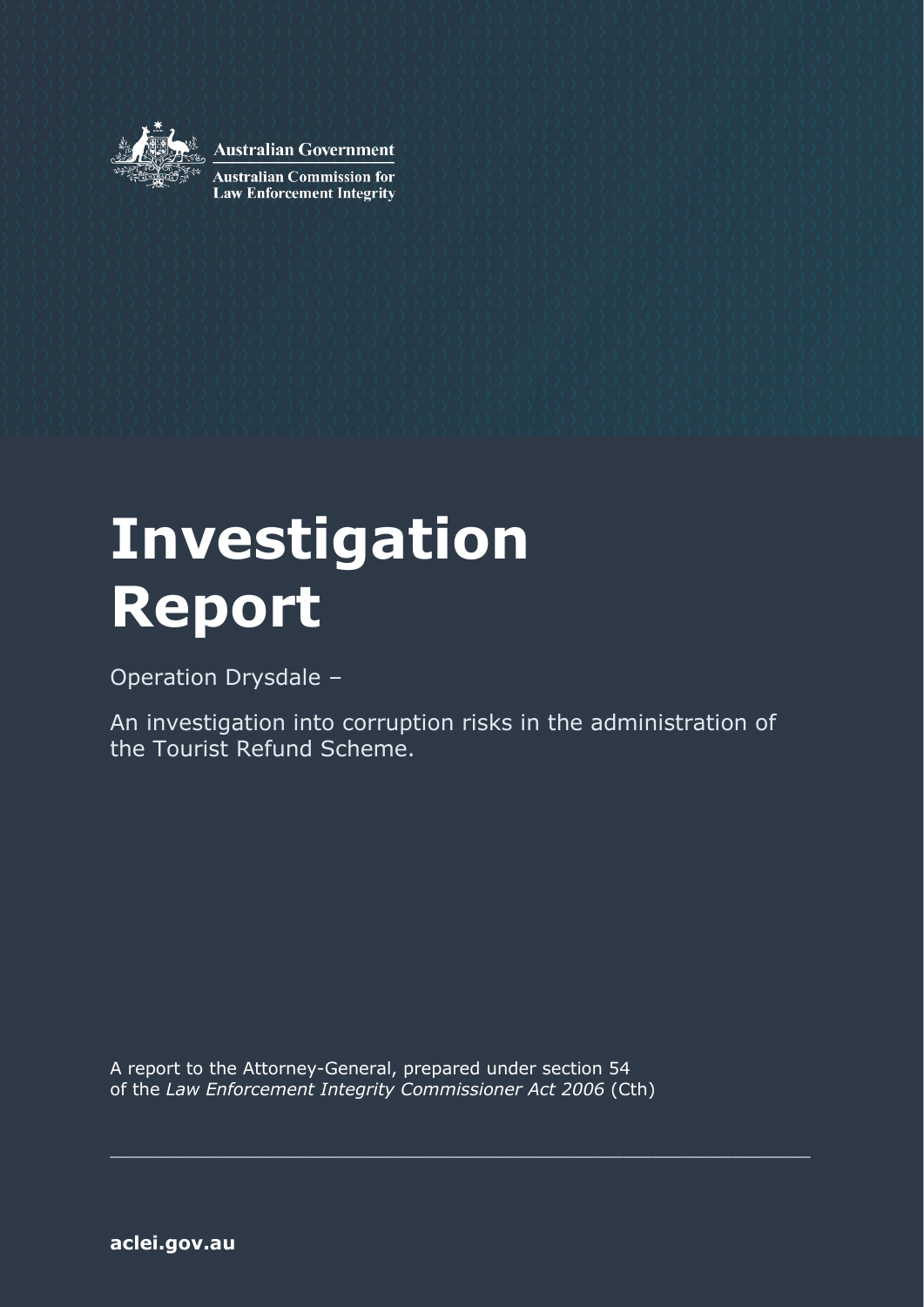Enquiries about this report can be directed to the Australian Commission for Law Enforcement Integrity GPO Box 605, Canberra, ACT, 2601 or by email to [contact@aclei.gov.au](mailto:contact@aclei.gov.au) 

Investigation Reports published by the Integrity Commissioner and summaries of reports which have not been made public can be found on the ACLEI website: [aclei.gov.au](http://www.aclei.gov.au/)

© Commonwealth of Australia 2022

Except for the Commonwealth Coat of Arms, the Australian Commission for Law Enforcement Integrity logo and any material protected by a trade mark, this document is licenced by the Commonwealth of Australia under the terms of a Creative Commons Attribution 3.0 Australia licence [\(www.creativecommons.org/licenses/by/3.0/legalcode\)](http://www.creativecommons.org/licenses/by/3.0/legalcode).



You are free to copy, communicate and adapt the work, as long as you attribute the document to the Australian Commission for Law Enforcement Integrity and abide by the other terms of the licence.

This publication should be attributed as:

Operation Drysdale—An investigation into corruption risks in the administration of the Tourist Refund Scheme

Australian Commission for Law Enforcement Integrity, Canberra.

The terms under which the coat of arms may be used can be found at: [www.dpmc.gov.au/government/commonwealth-coat-arms](http://www.dpmc.gov.au/government/commonwealth-coat-arms)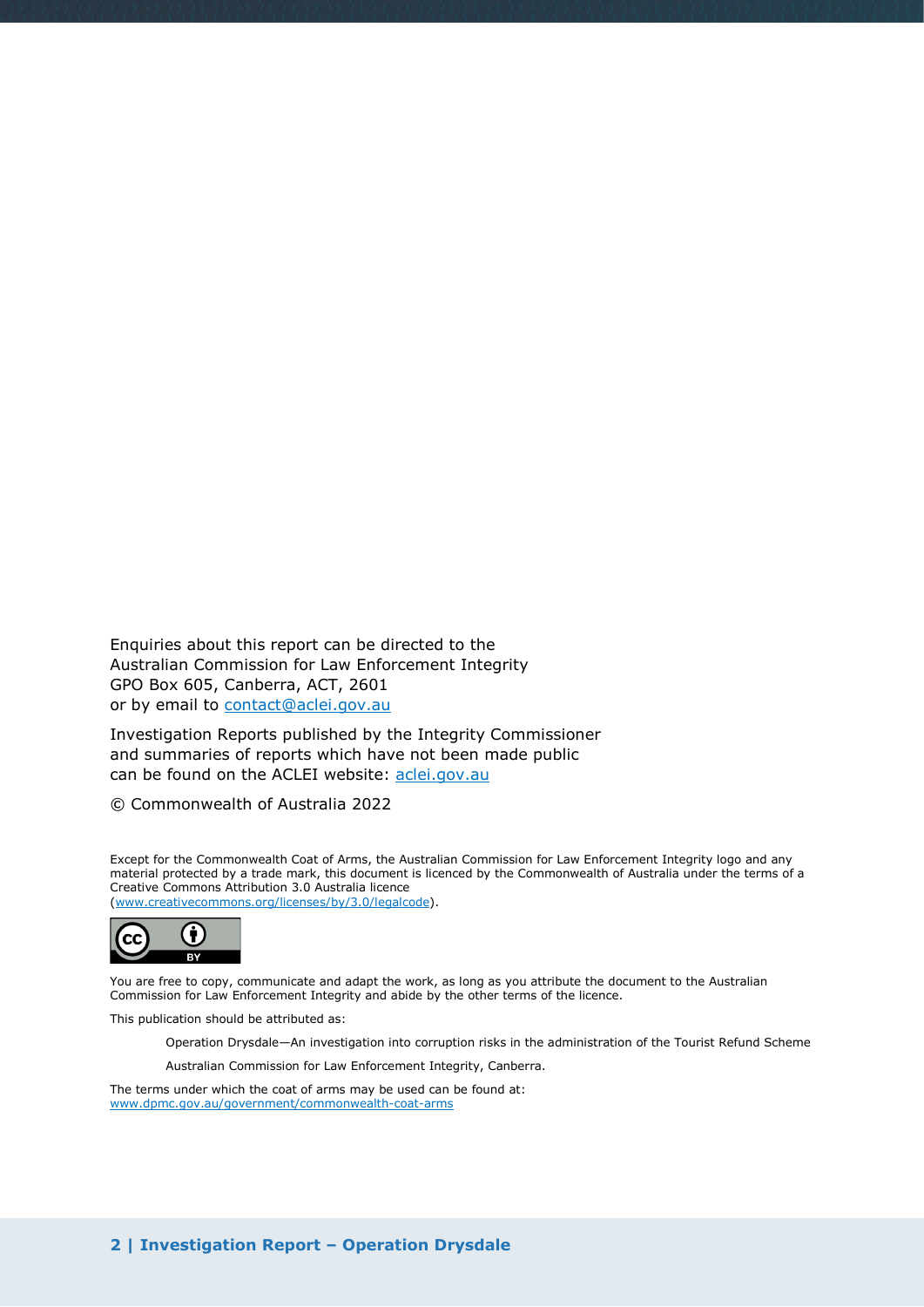# **Contents**

| <b>About ACLEI Reports</b>                                                                                          | 4  |
|---------------------------------------------------------------------------------------------------------------------|----|
| The Law Enforcement Integrity Commissioner Act                                                                      | 4  |
| The role of the Integrity Commissioner and ACLEI                                                                    | 4  |
| Corrupt conduct                                                                                                     | 4  |
| Dealing with corruption issues                                                                                      | 5  |
| Reports                                                                                                             | 5  |
| Standard of proof                                                                                                   | 6  |
| Preface to the public version of Investigation Report                                                               | 7  |
| <b>Summary of the Investigation</b>                                                                                 | 8  |
| <b>Jurisdiction</b>                                                                                                 | 8  |
| Investigation methodology                                                                                           | 8  |
| Summary of the TRS process                                                                                          | 8  |
| Background                                                                                                          | 8  |
| Making a claim                                                                                                      | 8  |
| Processing claims                                                                                                   | 9  |
| Review of data provided by Home Affairs                                                                             | 9  |
| Review 1-TRS refunds received by bank accounts of Home Affairs employees 10                                         |    |
| Review 2-Bank accounts and credit cards that received TRS refunds from<br>multiple claimants                        | 11 |
| Review 3-Claimants who had refunds directed to multiple bank accounts or<br>credit cards                            | 11 |
| Review 4-Claimants who received multiple TRS refunds                                                                | 12 |
| Review 5-Non-resident claimants whose TRS refund was directed to an<br>Australian based bank account or credit card | 12 |
| Review 6-Transactions below additional scrutiny thresholds                                                          | 12 |
| Review 7-Rejected TRS transactions                                                                                  | 13 |
| Review 8-ABNs that appear on fewer than 25 TRS claims                                                               | 13 |
| Review 9-Transactions above scrutiny thresholds                                                                     | 14 |
| Interviews with ABF Staff                                                                                           | 14 |
| <b>Corruption Prevention Observation</b>                                                                            | 14 |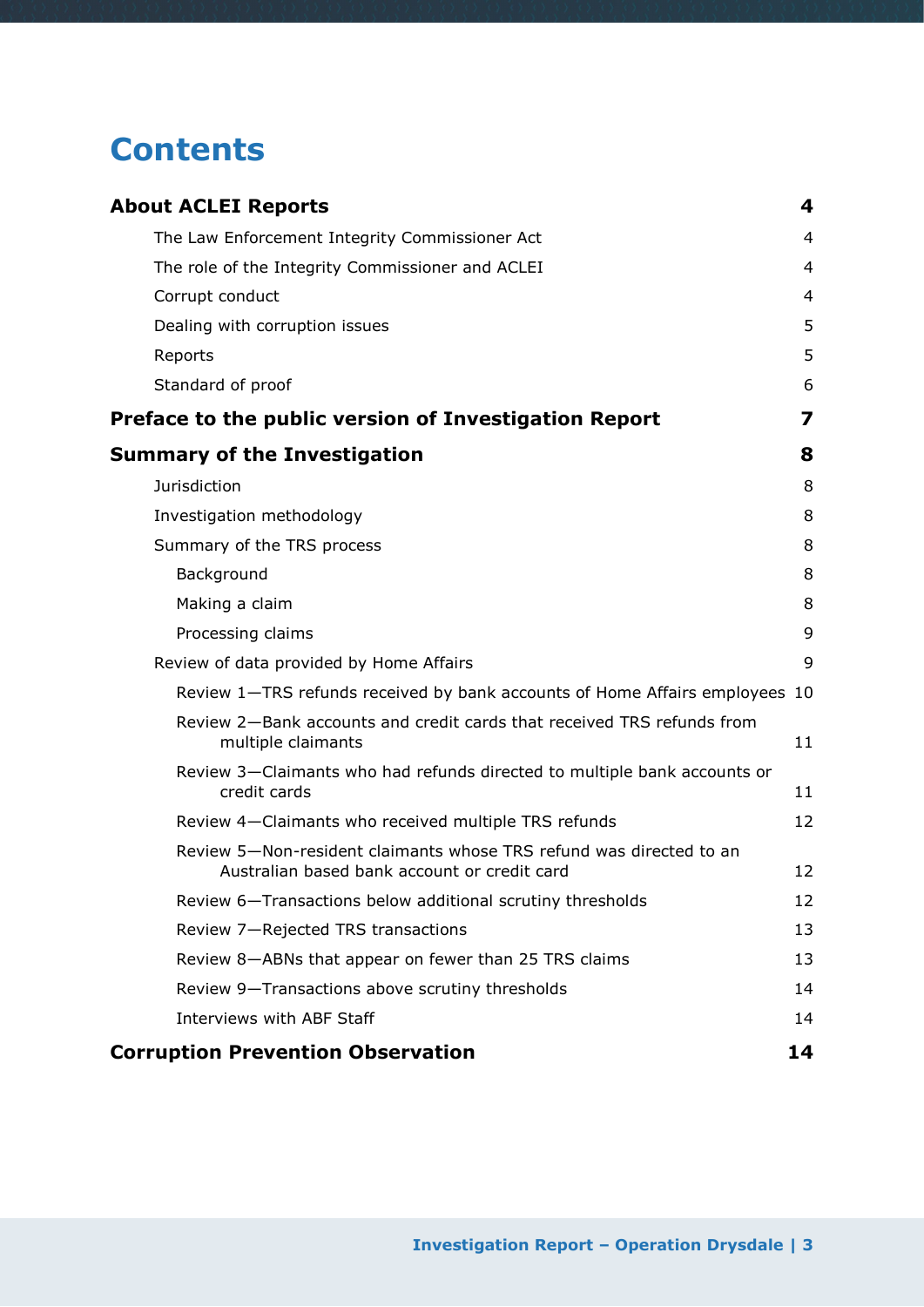# <span id="page-3-0"></span>**About ACLEI Reports**

### <span id="page-3-1"></span>**The Law Enforcement Integrity Commissioner Act**

1. The *Law Enforcement Integrity Commissioner Act 2006* (Cth) (LEIC Act) establishes the office of Integrity Commissioner, supported by a statutory agency, the Australian Commission for Law Enforcement Integrity (ACLEI).

# <span id="page-3-2"></span>**The role of the Integrity Commissioner and ACLEI**

- 2. The role of the Integrity Commissioner and ACLEI is to detect and prevent corrupt conduct and deal with corruption issues in designated agencies—presently the:
	- Australian Criminal Intelligence Commission (including the former Australian Crime Commission, the former National Crime Authority and the former CrimTrac Agency);
	- Australian Federal Police (including ACT Policing);
	- Australian Transaction Reports and Analysis Centre (AUSTRAC); and
	- Department of Home Affairs (including the Australian Border Force).
- 3. Other Australian Government agencies with law enforcement functions may be prescribed by regulation as being within the jurisdiction of the Integrity Commissioner.<sup>[1](#page-3-4)</sup> At present those agencies include prescribed aspects of the:
	- Department of Agriculture, Water and the Environment (DAWE)
	- Australian Competition and Consumer Commission (ACCC)
	- Australian Prudential Regulation Authority (APRA)
	- Australian Securities and Investment Commission (ASIC); and
	- Australian Taxation Office (ATO).

### <span id="page-3-3"></span>**Corrupt conduct**

- 4. A staff member of a law enforcement agency 'engages in corrupt conduct' if the staff member:
	- abuses his or her office
	- perverts the course of justice, or
	- having regard to his or her duties and powers, engages in corrupt conduct of any other kind.
- 5. The Integrity Commissioner is to give priority to dealing with serious and systemic corruption.[2](#page-3-5)

 $\overline{\phantom{a}}$  , where the contract of the contract of the contract of the contract of the contract of the contract of the contract of the contract of the contract of the contract of the contract of the contract of the contr

<span id="page-3-4"></span><sup>1</sup> *Law Enforcement Integrity Commissioner Act 2006* (Cth) s 5(1) (definition of 'law enforcement agency') (LEIC Act); *Law Enforcement Integrity Commissioner Regulations 2017* (Cth) s 7.

<span id="page-3-5"></span> $2$  Ibid s  $6(1)$ .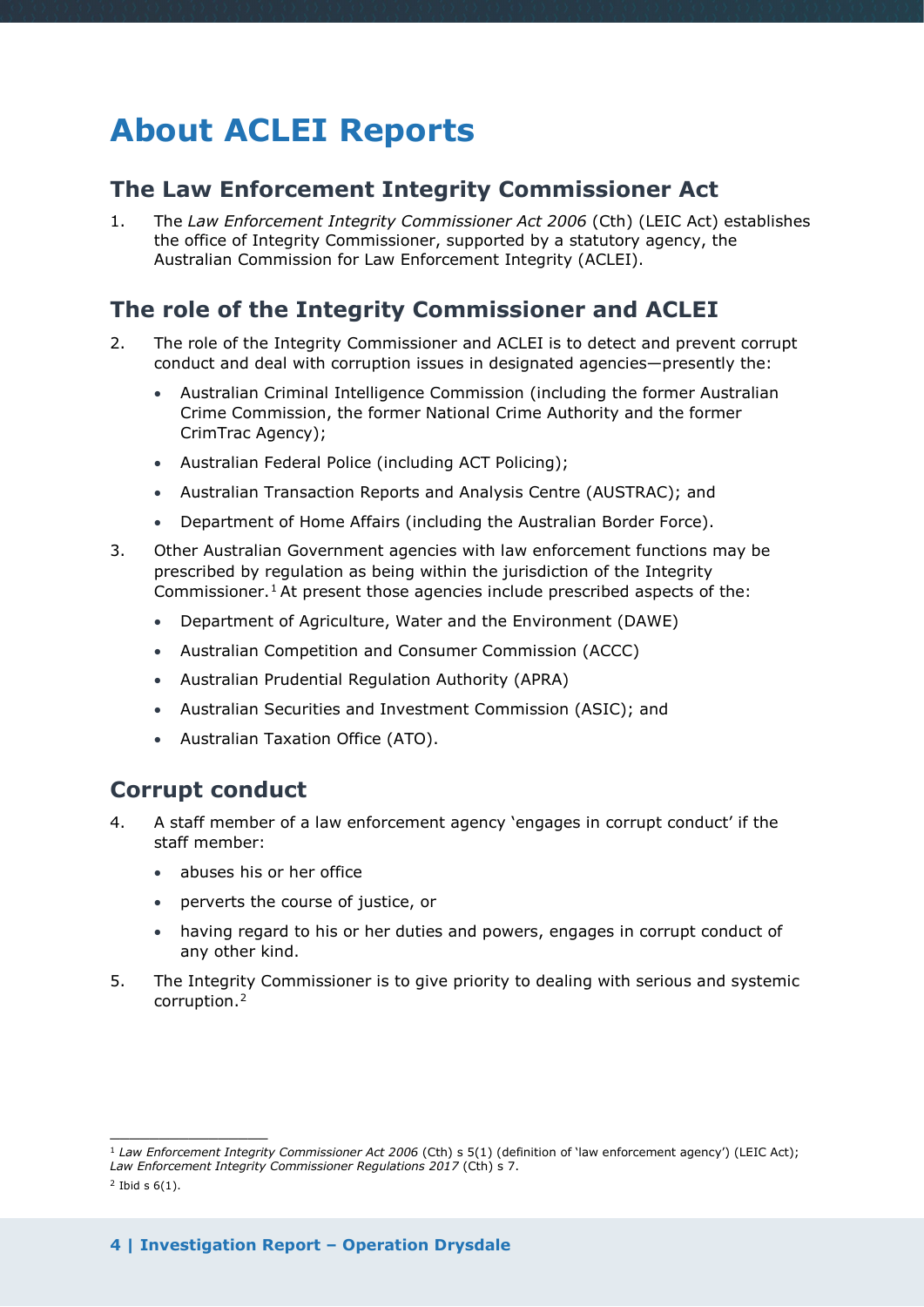# <span id="page-4-0"></span>**Dealing with corruption issues**

- 6. A corruption investigation can commence in different ways:
	- the Minister may refer to the Integrity Commissioner an allegation or information that raises a corruption issue.
	- the head of a law enforcement agency within ACLEI's jurisdiction must notify the Integrity Commissioner of any allegation or information that raises a corruption issue which relates to that agency.
	- any person or government agency can refer to the Integrity Commissioner an allegation or information that raises a corruption issue. A referral may be anonymous, or on behalf of another person.
	- the Integrity Commissioner can commence an investigation on his or her own initiative.[3](#page-4-2)
- 7. The Integrity Commissioner may decide to deal with the corruption issue in a number of ways:
	- have ACLEI investigate the corruption issue either alone or jointly with another government agency or an integrity agency for a State or Territory.
	- refer the corruption issue to the law enforcement agency to conduct its own investigation.
	- decide that an investigation is not warranted.
- 8. The Integrity Commissioner can decide to manage or oversee any investigation that has been referred to a law enforcement agency. If the law enforcement agency were not the Australian Federal Police (AFP), the Integrity Commissioner can also refer the issue to the AFP for investigation and may manage or oversee that investigation.[4](#page-4-3)

# <span id="page-4-1"></span>**Reports**

- 9. After completing a corruption investigation, the Integrity Commissioner must prepare a report setting out:
	- a. the Integrity Commissioner's findings on the corruption issue; and
	- b. the evidence and other material on which those findings are based; and
	- c. any action that the Integrity Commissioner has taken, or proposes to take, under Part 10 in relation to the investigation; and
	- d. any recommendations that the Integrity Commissioner thinks fit to make and, if recommendations are made, the reasons for those recommendations.<sup>[5](#page-4-4)</sup>
- 10. The Integrity Commissioner must give the report on the investigation to the Minister who administers the LEIC Act and a copy to the head of the law enforcement agency to which the corruption issue relates.<sup>[6](#page-4-5)</sup>

 $\overline{\phantom{a}}$  , where the contract of the contract of the contract of the contract of the contract of the contract of the contract of the contract of the contract of the contract of the contract of the contract of the contr

<span id="page-4-2"></span> $3$  Ibid ss 18-24 and 38.

<span id="page-4-3"></span> $4$  Ibid ss  $26 - 30$ .

<span id="page-4-4"></span> $5$  Ibid ss  $54(1)-(2)$ .

<span id="page-4-5"></span> $6$  Ibid s 55.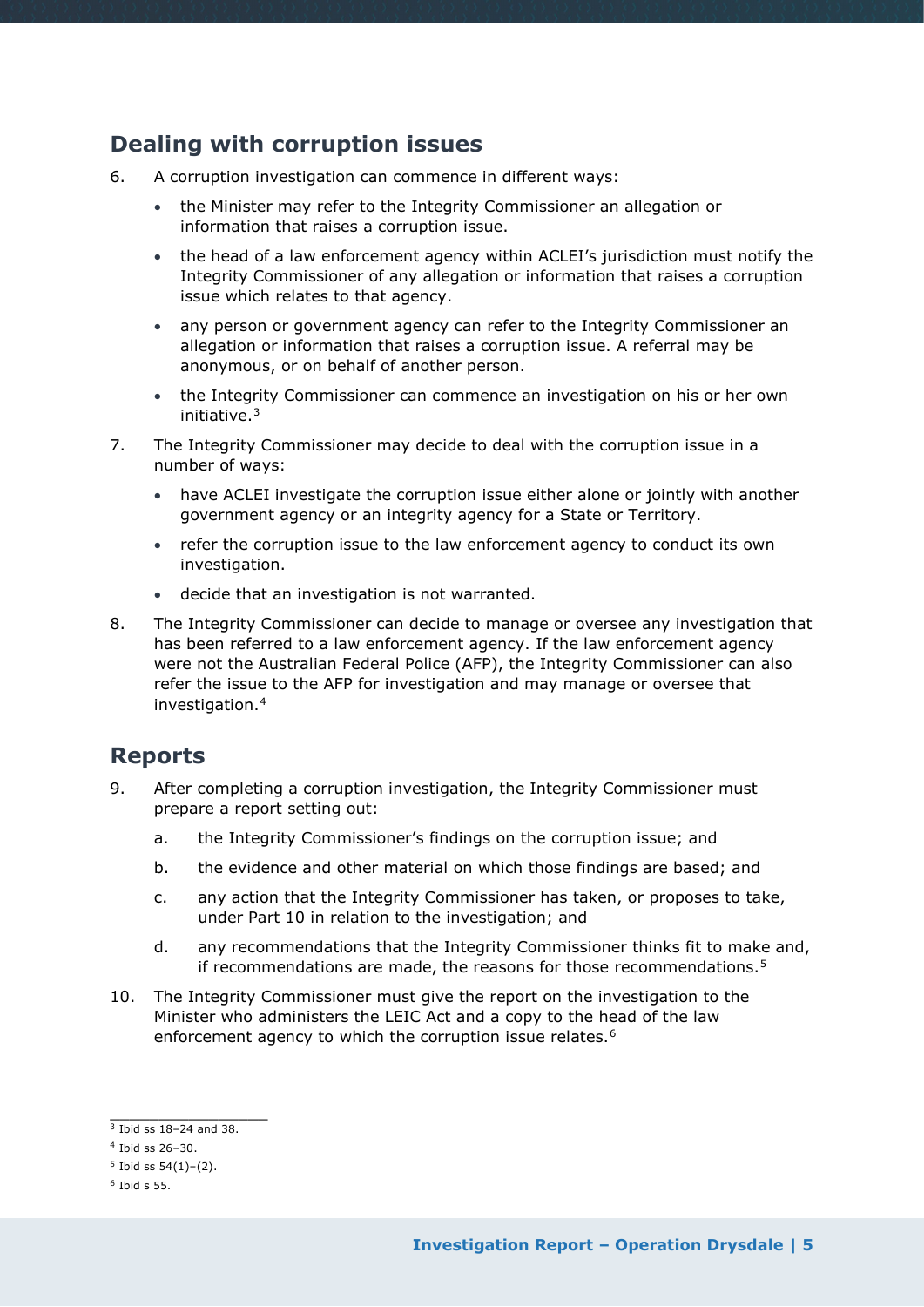# <span id="page-5-0"></span>**Standard of proof**

- 11. The Integrity Commissioner makes findings about whether a person has engaged in corrupt conduct, based on the balance of probabilities. Those findings may not be the same as those that would be made by a court deciding on criminal guilt beyond a reasonable doubt.
- 12. Before making a finding, the Integrity Commissioner is required to be 'reasonably satisfied', based on relevant facts, that the corrupt conduct occurred and that the corrupt conduct was within the meaning of the LEIC Act.
- 13. In considering whether or not the Integrity Commissioner is 'reasonably satisfied' of relevant facts, the Integrity Commissioner applies the reasoning set out in *Briginshaw v Briginshaw,[7](#page-5-1) Rejfek v McElroy,[8](#page-5-2) and Re Day.[9](#page-5-3)*

<span id="page-5-1"></span> $\overline{\phantom{a}}$  , where the contract of the contract of the contract of the contract of the contract of the contract of the contract of the contract of the contract of the contract of the contract of the contract of the contr  $7$  (1938) 60 CLR 336, 361-62 (Dixon J).

<sup>8</sup> (1965) 112 CLR 517, 521.

<span id="page-5-3"></span><span id="page-5-2"></span><sup>9</sup> (2017) 91 ALJR 262, 268 [14]–[18].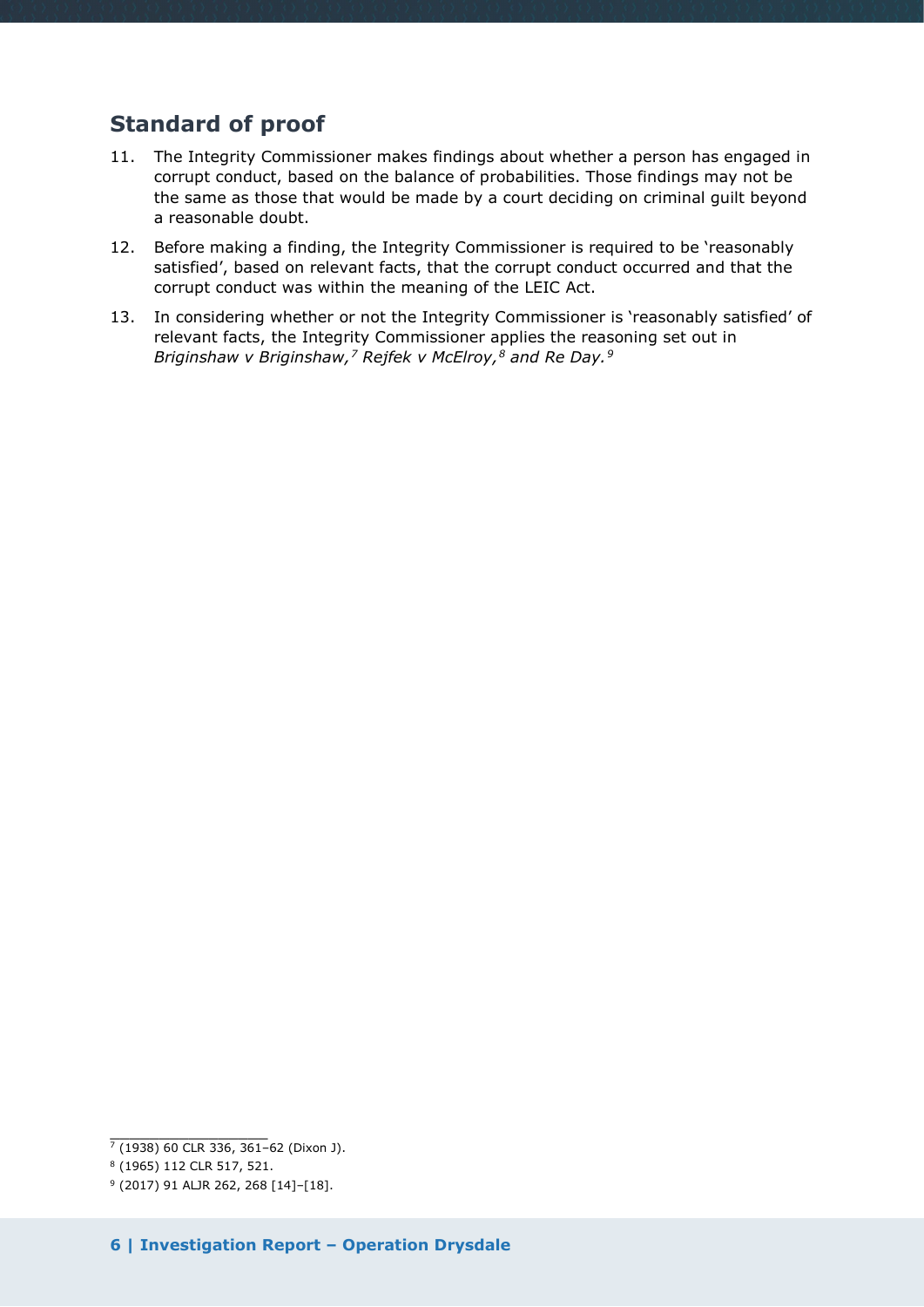# <span id="page-6-0"></span>**Preface to the public version of Investigation Report**

- 14. This Investigation Report is a report on Operation Drysdale, a corruption investigation relating to Australian Border Force (ABF) which arose out of related investigation, Operation Fortescue.
- 15. Both investigations concerned the administration of the Tourist Refund Scheme (TRS) by officers of the ABF. Operation Drysdale commenced in 2019 and concluded in 2020.
- 16. Following the conclusion of the investigation, I prepared my report on Operation Drysdale pursuant to s 54 of the LEIC Act. Before finalising my report, I undertook a procedural fairness process as required by s 51 of the LEIC Act.
- 17. On 4 August 2020, I gave the Attorney-General and Home Affairs Secretary my finalised report on Operation Drysdale in accordance with s 55 of the LEIC Act, alongside my report on Operation Fortescue.
- 18. I then considered whether it was in the public interest to publish the Investigation Report in relation to Operation Drysdale under s 209 of the LEIC Act, inclusive of the material contained in the supplementary reports.
- 19. On 19 March 2021, I notified the Home Affairs Secretary that I was considering publishing my Investigation Report on Operation Drysdale, giving the opportunity to provide submissions on the proposed publication in accordance with s210 of the LEIC Act.
- 20. Due to ongoing prosecution action in relation to Operation Fortescue, I decided to wait to publish this Investigation Report until it could be published alongside the Investigation Report in relation to Operation Fortescue.
- 21. This is the version of Investigation Report I have decided is in the public interest to disclose.

fcthindrct

Jaala Hinchcliffe Integrity Commissioner 9 June 2022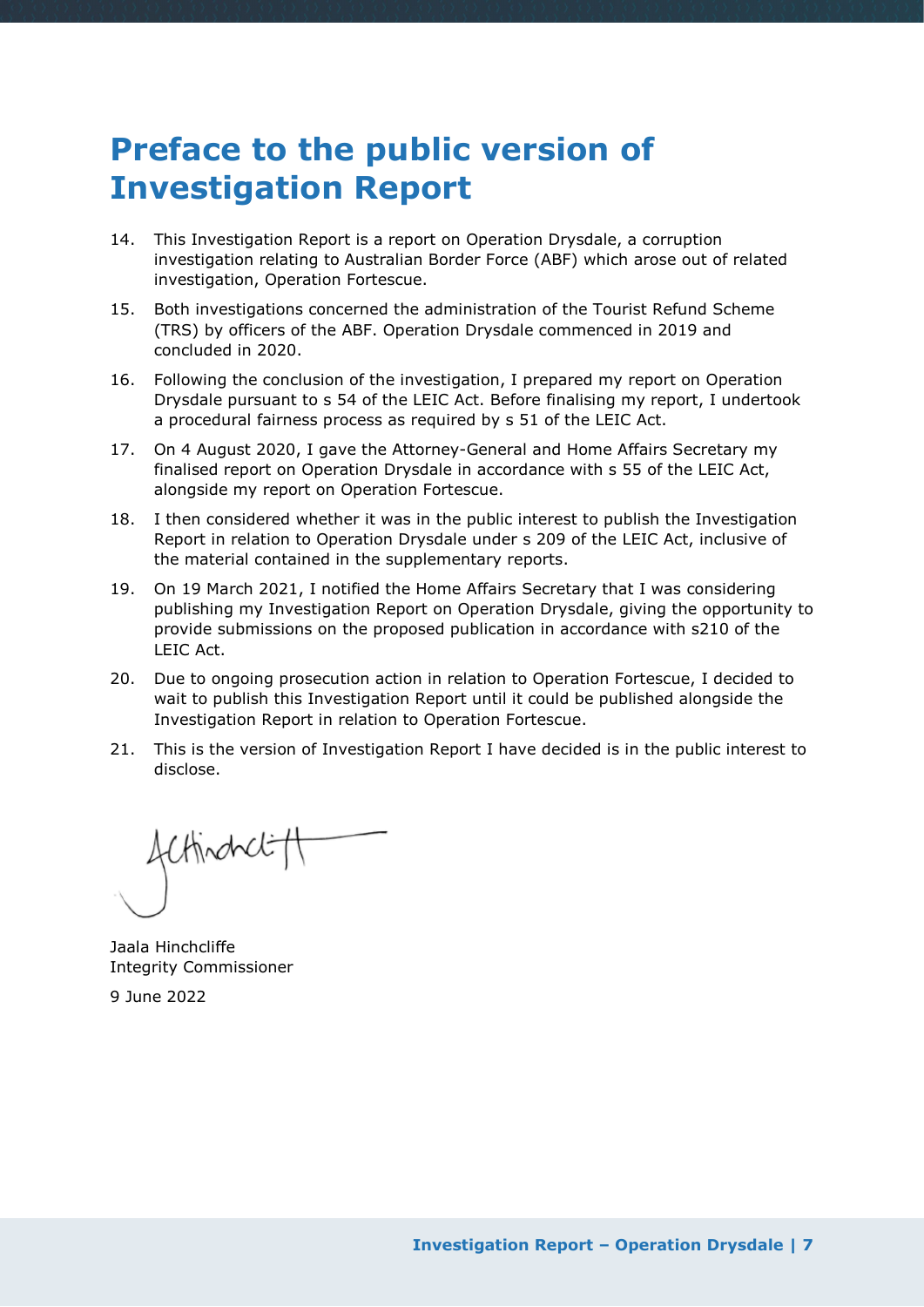# <span id="page-7-0"></span>**Summary of the Investigation**

### <span id="page-7-1"></span>**Jurisdiction**

- 22. Operation Drysdale is an investigation that was commenced on 11 February 2019 by the former Integrity Commissioner, Mr Michael Griffin AM, on his own initiative under s 38 of the LEIC Act.
- 23. The investigation was commenced as a result of Operation Fortescue, an investigation into alleged defrauding of the TRS by ABF officers.
- 24. Operation Drysdale was proposed as a more thorough examination of the TRS system to investigate whether other ABF officers had engaged in corrupt conduct as defined by s 6 of the LEIC Act in relation to the TRS. Additionally, it sought to identify any corruption risks associated with the TRS in order to prevent potential corrupt conduct.[10](#page-7-6)

# <span id="page-7-2"></span>**Investigation methodology**

- 25. This investigation involved a review of data extracted from the TRS system to identify patterns and vulnerabilities suggesting that ABF officers may have engaged in corrupt conduct.
- 26. ACLEI also interviewed ABF staff at Adelaide, Brisbane and Sydney airports, ABF staff in TRS, ABF Governance Branch and Australian Taxation Office (ATO) staff.

# <span id="page-7-3"></span>**Summary of the TRS process**

#### <span id="page-7-4"></span>**Background**

- 27. The TRS was established to facilitate the refund of Goods and Services Tax (GST) and Wine Equalization Tax (WET) to international travellers on goods they purchased in Australia and took overseas in their accompanying baggage. Both overseas visitors and Australians travelling abroad can claim a TRS refund.[11](#page-7-7)
- 28. The TRS is jointly administered by Home Affairs—of which the ABF is a part—and the ATO. The processing of TRS claims and the inspection of goods is undertaken by ABF officers.
- 29. Global Blue Australia Pty Ltd, a private provider, is contracted to facilitate the payment of TRS refunds for approved claims.

#### <span id="page-7-5"></span>**Making a claim**

- 30. A TRS claim must be made at an airport or seaport on departure from Australia. The following conditions must be met for a claim to be approved:
	- The goods must have been purchased by the claimant in Australia within 60 days prior to departure.

<span id="page-7-6"></span> $\overline{\phantom{a}}$  , where the contract of the contract of the contract of the contract of the contract of the contract of the contract of the contract of the contract of the contract of the contract of the contract of the contr  $10$  Preventing corrupt conduct in law enforcement agencies is a function of the Integrity Commissioner: LEIC Act (n 1) s 15(da).

<span id="page-7-7"></span><sup>11</sup> Australian Border Force, *Tourist Refund Scheme: ABF Flexible Employee Training—Facilitator Guide* (Version 0.2, For Official Use Only, 29 August 2016).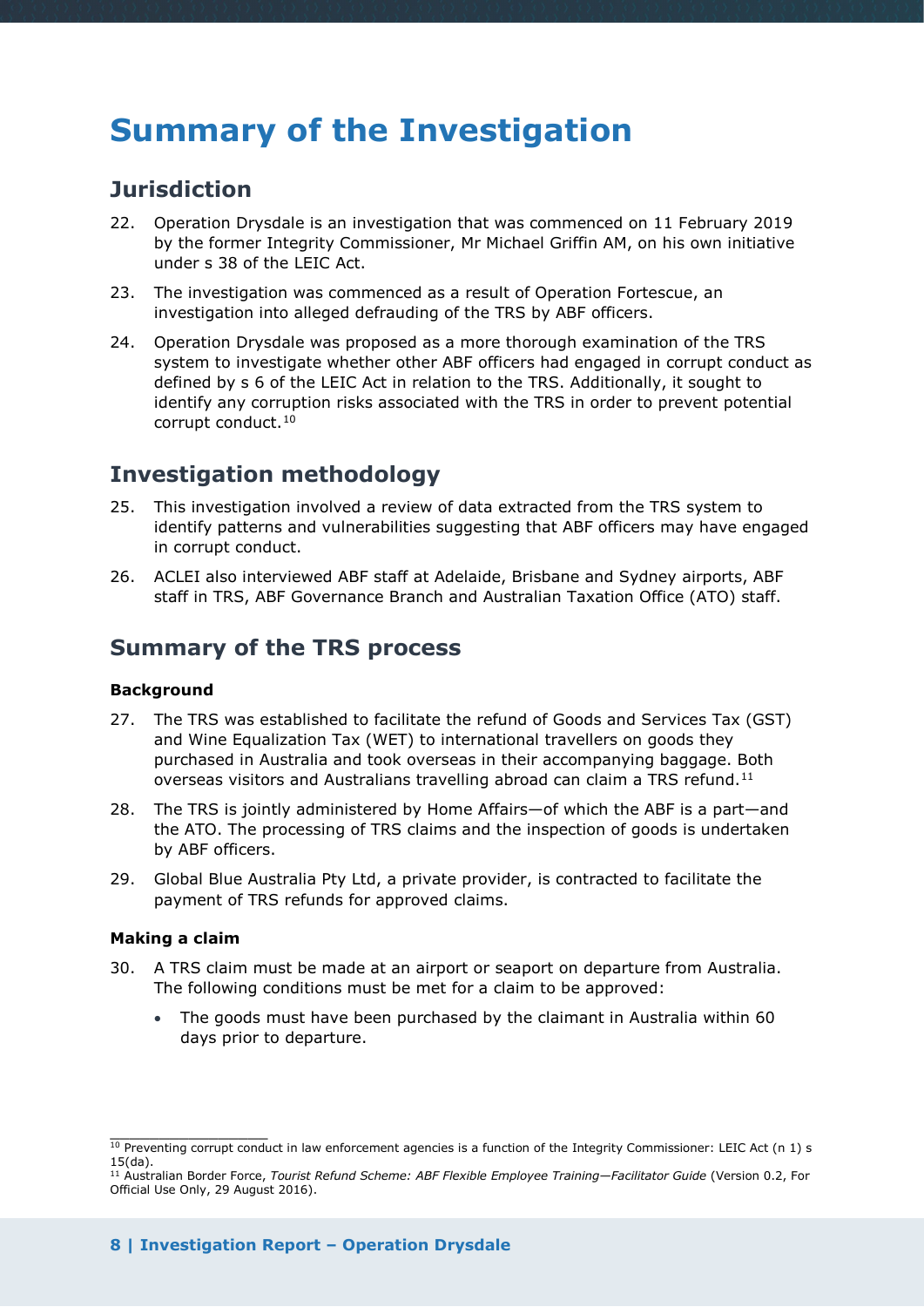- The total purchase from any one ABN retailer must be at least \$300—multiple invoices from the same ABN retailer can be aggregated to meet the \$300 minimum.
- The claimant must have a valid tax invoice for the goods containing the retailer's Australian Business Number (ABN), a description of the goods and quantity purchased, the purchase price including the GST paid and the date of purchase. Invoices for \$1,000 or more must additionally include information to match the purchase to the claimant—either their name, email address, the last four digits of the debit or card used, or their passport number.
- The claimant must depart Australia with the goods as accompanied baggage checked-in or carry-on—and not return with them to Australia.
- 31. A claimant must have a valid passport and international boarding pass. The goods must be made available for sighting on the day the claim is made. The goods cannot have been consumed either wholly or partially but may have been used prior to making a claim.<sup>[12](#page-8-2)</sup>
- 32. Claims are made in person at the TRS desk at an airport or seaport. However, if an ABF officer is not available to process a claim, a 'GST and WET Refund' form can be completed and lodged into a 'Drop Box' with the original invoices, to be processed after the claimant has departed Australia or via the TRS App.<sup>[13](#page-8-3)</sup>
- 33. TRS refunds may be directed to an Australian bank account, a credit card or by mailed cheque (in limited currencies)—TRS refunds are not paid in cash. There is no requirement for the recipient of the refund to be the claimant.

#### <span id="page-8-0"></span>**Processing claims**

- 34. Claims must be processed, and any refunds paid, within 60 days of lodging the claim.
- 35. Goods are sighted at the TRS desk or, if they are not being taken in carry-on luggage, at the ABF Office prior to check-in.
- 36. Due to the number of claims, not all goods are physically inspected. ABF officers are given guidance on when goods should be inspected based on the value of goods. Depending on the value of goods, officers are expected to either sight the goods, undertake a risk assessment as to whether goods should be sighted, or sight by exception.
- 37. ABF officers process claims by inputting information into the TRS system. The TRS system has various features to improve integrity including automatically rejecting claims that do not meet certain requirements of the scheme, requiring secondary approval by another ABF officer of certain claims, and referral of certain claims to the Tourist Refund Office (TRO) for processing.

# <span id="page-8-1"></span>**Review of data provided by Home Affairs**

38. ACLEI requested data relating to TRS claims and refunds from Home Affairs. The parameters were determined based on ACLEI's understanding of the TRS system from Operation Fortescue and the conduct of ABF staff that was investigated in that operation.

\_\_\_\_\_\_\_\_\_\_\_\_\_\_\_\_ <sup>12</sup> For example, electronic goods such as cameras and mobile phones.

<span id="page-8-3"></span><span id="page-8-2"></span><sup>&</sup>lt;sup>13</sup> A TRS App is available but technical issues have hindered the use of this mode of claiming TRS refunds.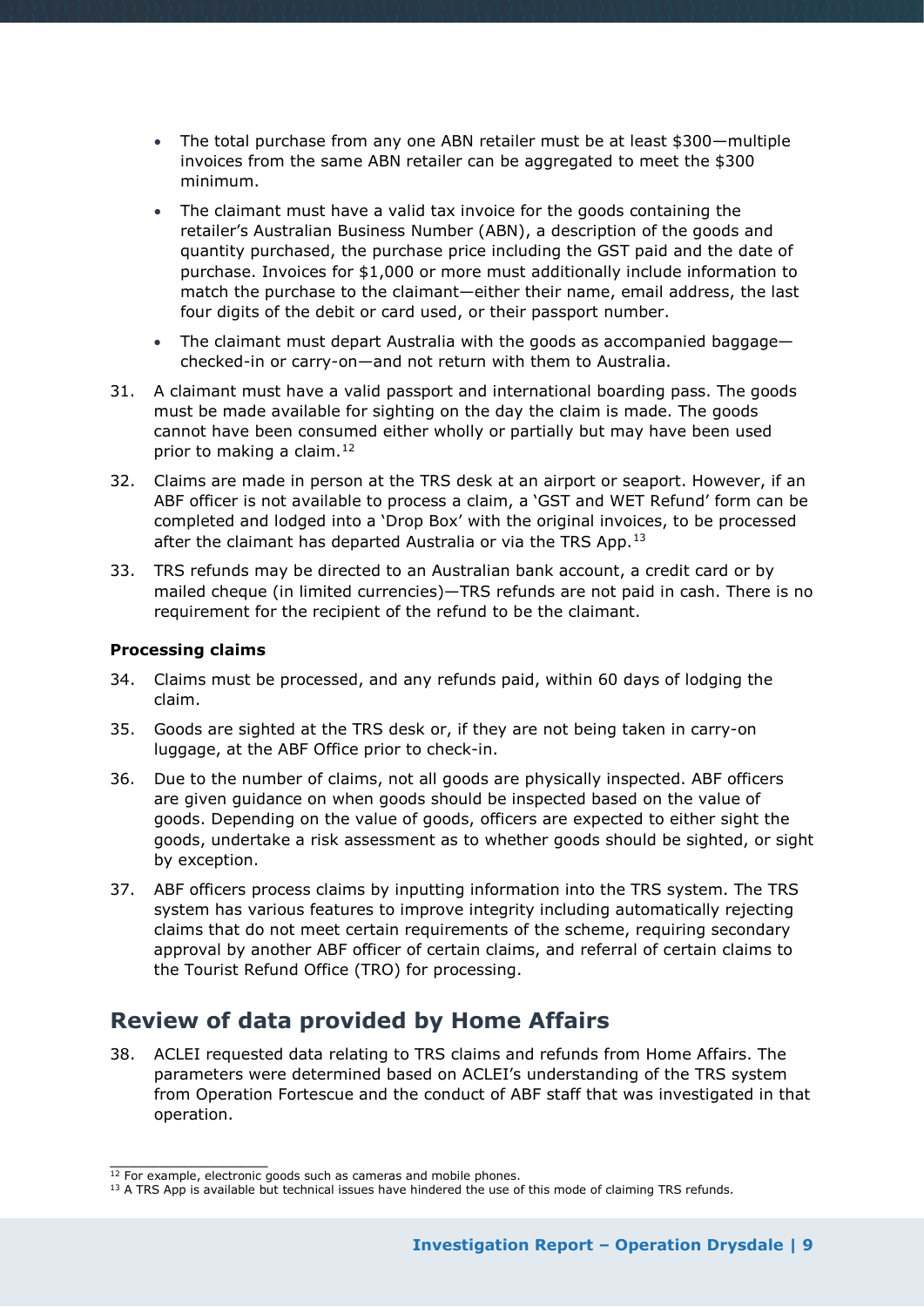- 39. Home Affairs extracted the requested data from the TRS system and other databases to excel spreadsheets to facilitate analysis.
- 40. ACLEI investigators conducted nine separate reviews of this data. The purpose of these reviews was to identify any other cases of ABF officers defrauding the TRS system and to identify areas of weakness in which the TRS system could be exploited by ABF officers.

#### <span id="page-9-0"></span>**Review 1—TRS refunds received by bank accounts of Home Affairs employees**

- 41. Review 1 considered data relating to TRS refunds deposited into bank accounts of Home Affairs employees, based on information in the Home Affairs payroll system.<sup>[14](#page-9-1)</sup> The review sought to identify any ABF officers who had processed a TRS claim and received refunds from that claim into their own bank account. This may indicate that they had improperly directed funds into their account, potentially through fraudulent claims.
- 42. This review involved 1,514 lines of data,  $15$  indicating that Home Affairs employees received only a small percentage of TRS refunds as compared to the general population. ABF officers receiving TRS refunds, as a subset of Home Affairs employees, formed an even smaller percentage.
- 43. The review revealed only one instance, apart from the ABF officers being investigated in Operation Fortescue, of an ABF officer processing a TRS claim that nominated their own bank account for the refund.
- 44. Further investigation into this claim revealed that:
	- The TRS claim was processed twelve days after the departure date of the claimant.
	- The claimant had the same surname as the ABF employee.
	- This was the only TRS claim processed by the ABF employee that nominated their own bank account for the refund.
	- The TRS refund that the officer approved was a relatively small amount—less than \$200.
- 45. It was determined that the ABF officer had likely processed a legitimate TRS claim for a relative—enquiries in Operation Fortescue revealed that TRS claimants commonly direct refunds to the Australian bank account of a relative.
- 46. Notwithstanding this, on 3 June 2019 this incident was referred to Home Affairs to further investigate pursuant to  $s$  26(1)(b)(iii) of the LEIC Act.
- 47. 10 July 2020, Home Affairs advised that it had concluded the investigation and will report findings to the Integrity Commissioner pursuant to s 66(3) of the LEIC Act as a matter of priority.<sup>[16](#page-9-3)</sup>

\_\_\_\_\_\_\_\_\_\_\_\_\_\_\_\_ <sup>14</sup> The ABF is part of Home Affairs and uses the same payroll system.

<span id="page-9-2"></span><span id="page-9-1"></span><sup>15</sup> This refers to the number of rows in the spreadsheet. A single row concerned the different information pertaining to the particular TRS transaction.

<span id="page-9-3"></span><sup>&</sup>lt;sup>16</sup> On 30 December 2020, Home Affairs provided a progress report under s 64 of the LEIC Act indicating a finding that the staff member had breached the APS Code of Conduct—specifically, ss 13(1), (2), and (5) of the *Public Service Act 1999* (Cth). The staff member was fined and formally reprimanded on 18 June 2020 for this breach. At the date of the publication of this report, Home Affairs had not provided the final report on the investigation as required by s 66 of the  $I$  FIC  $\Delta$ ct.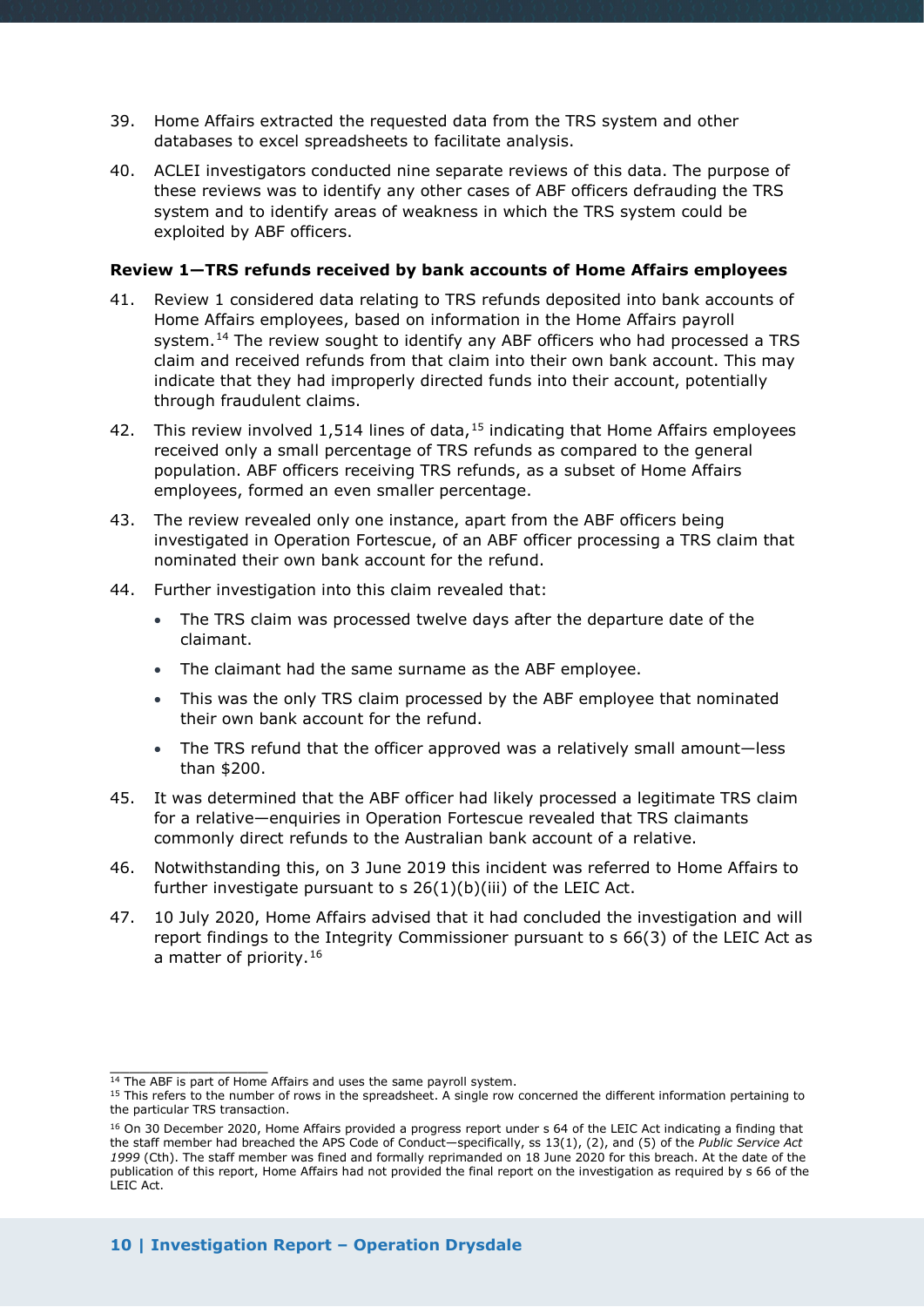#### <span id="page-10-0"></span>**Review 2—Bank accounts and credit cards that received TRS refunds from multiple claimants**

- 48. Review 2 considered data relating to bank accounts and credit cards that had received TRS refunds from multiple claimants. While the refund does not have to be paid to the claimant, claims from multiple unrelated persons directing refunds to a bank account or credit card in the name of an unrelated person is considered suspicious. This review was specifically concerned with identifying bank accounts or credit cards linked to an ABF officer that received refunds from diverse, unrelated claimants.
- 49. This review involved 125,185 lines of data for bank accounts and 1,007,502 lines of data for credit cards.
- 50. Detailed visual scan and audits of blocks of data indicated that approximately 81% of TRS refunds were paid into a bank account or credit card in the same name as the claimant.
- 51. Instances of TRS refunds deposited into bank accounts with a different first name to the claimant but same surname were assessed as likely to be a relative of the claimant.
- 52. There was a significant number of TRS refunds deposited into bank accounts or credit cards held in Asian names with surnames different from the claimant and where the data did not suggest that the claimant and recipient were related.
- 53. Enquiries in Operation Fortescue identified two phenomena which may explain the latter observation:
	- Particularly in relation to Asian claimants, TRS refunds are often deposited into the Australian bank accounts of relatives as repayment for expenses incurred whilst travelling in Australia or otherwise (noting that it is not necessarily the case that relatives will have the same surname); and
	- Networks of Asian buying groups who purchase goods to be taken overseas direct TRS refunds to accounts held by Australian based leaders or organisers of these groups.<sup>[17](#page-10-2)</sup>
- 54. This review did not identify any groupings of refunds that raised suspicion of corruption or required further investigation.

#### <span id="page-10-1"></span>**Review 3—Claimants who had refunds directed to multiple bank accounts or credit cards**

- 55. Review 3 considered data relating to claimants who had refunds directed to multiple bank accounts or credit cards. This review examined whether any ABF officer may have created fraudulent TRS claims on the back of legitimate claims, or had directed refunds for legitimate claims to an ABF officer or someone else not nominated by the claimant.
- 56. This review involved 551,592 lines of data for bank accounts and 1,007,502 lines of data for credit cards.
- 57. A detailed visual scan and audit of blocks of data revealed that TRS refunds were paid into bank accounts and credit cards held in the same name as the claimant, or accounts held by persons with the same surname.

\_\_\_\_\_\_\_\_\_\_\_\_\_\_\_\_

<span id="page-10-2"></span><sup>&</sup>lt;sup>17</sup> The Australian National Audit Office reported that Chinese passport holders are the largest users of the TRS: Auditor-General, *Management of the Tourist Refund Scheme* (Auditor-General Report No 8 2019–20, 9 September 2019) 16.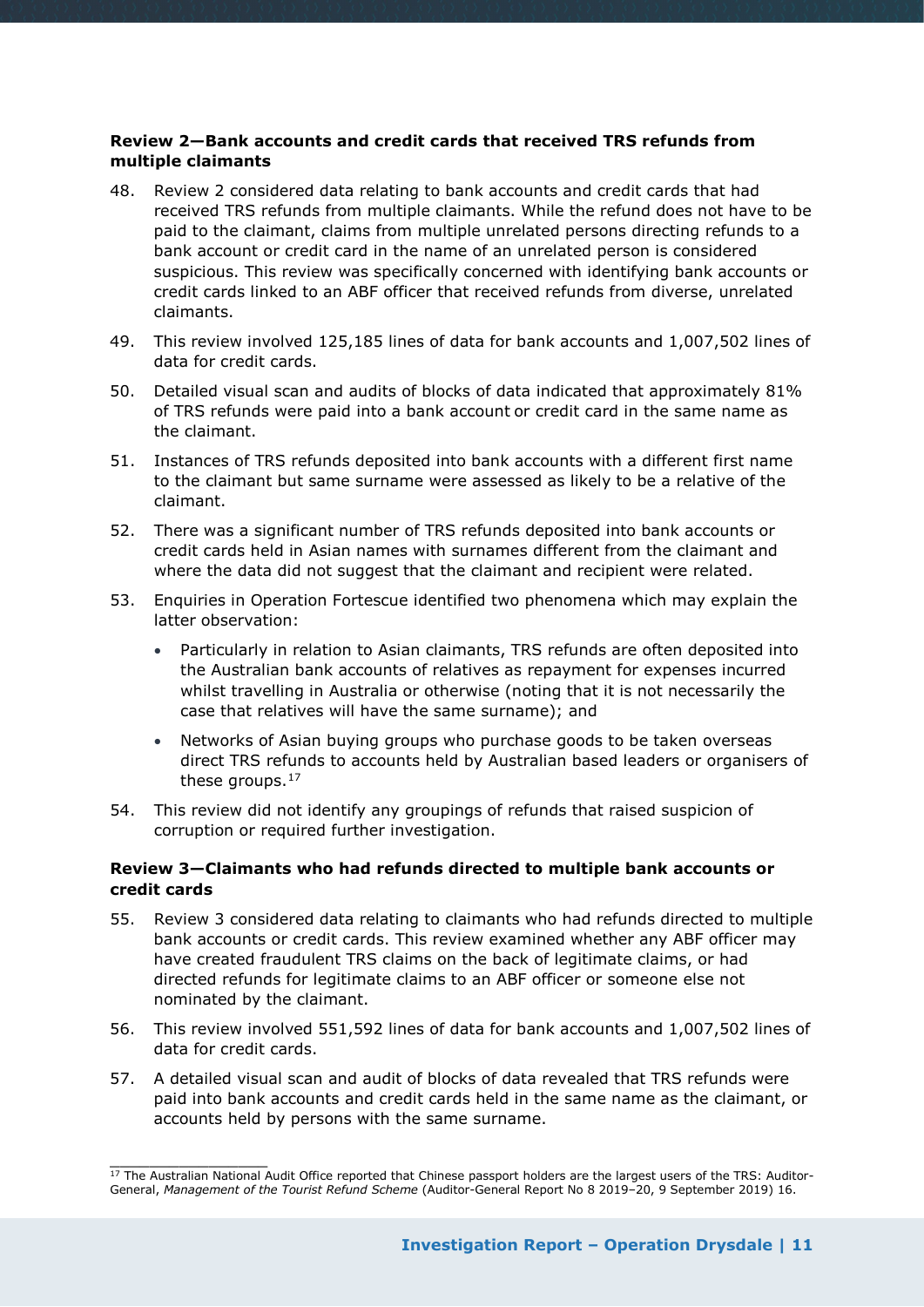58. This review did not identify any refunds that raised suspicion of corruption or required further investigation.

#### <span id="page-11-0"></span>**Review 4—Claimants who received multiple TRS refunds**

- 59. Review 4 considered data relating to claimants who received multiple TRS refunds. This review examined the consistency of claims made by claimants over time. It was considered that ABF officers could potentially identify frequent travellers who made multiple claims and use those travellers' details to obscure fraudulent claims.
- 60. This review involved 941,807 lines of data for bank accounts and credit card accounts.
- 61. A detailed visual scan and audit of blocks of data revealed that TRS refunds were paid into bank accounts and credit cards held in the same name as the claimant, or accounts held by persons with the same surname.
- 62. This review did not identify any refunds that raised suspicion of corruption or required further investigation.

#### <span id="page-11-1"></span>**Review 5—Non-resident claimants whose TRS refund was directed to an Australian based bank account or credit card**

- 63. Review 5 considered data relating to non-resident claimants who had their TRS refund paid into an Australian bank account or credit card. This review examined the relationship between these claimants, the persons who held those accounts and whether there was any link to ABF officers.
- 64. This review involved 288,023 lines of data for bank accounts and 241,467 lines of data for credit cards.
- 65. A detailed visual scan and audit of blocks of data identified that, in the case of bank accounts, refunds are directed to bank accounts held by persons other than the claimant. As noted previously, enquiries in Operation Fortescue revealed that it is not uncommon for non-resident claimants to direct their TRS refunds to bank accounts held by friends or relatives in Australia.
- 66. The data indicated whether the claim was approved, rejected or referred to the TRO. This data indicated that ABF officers do reject and refer TRS claims in accordance with policy, rather than automatically approving them. The data shows that claims have been rejected or referred to the TRO for further investigation where appropriate.
- 67. This review did not identify any links between these TRS claims and the ABF officers processing them. No refunds raised suspicion of corruption or required further investigation.

#### <span id="page-11-2"></span>**Review 6—Transactions below additional scrutiny thresholds**

- 68. This review considered data relating to transactions with GST refunds below thresholds that imposed greater scrutiny on the claims prior to approval. It was considered that persons with an understanding of internal procedures would be more likely to make fraudulent claims below these thresholds in order to avoid additional scrutiny.
- 69. This review involved 15,364 lines of data for bank accounts and credit cards.
- 70. The majority of these refunds were paid into credit cards, a smaller amount into bank accounts and a very small number by cheque.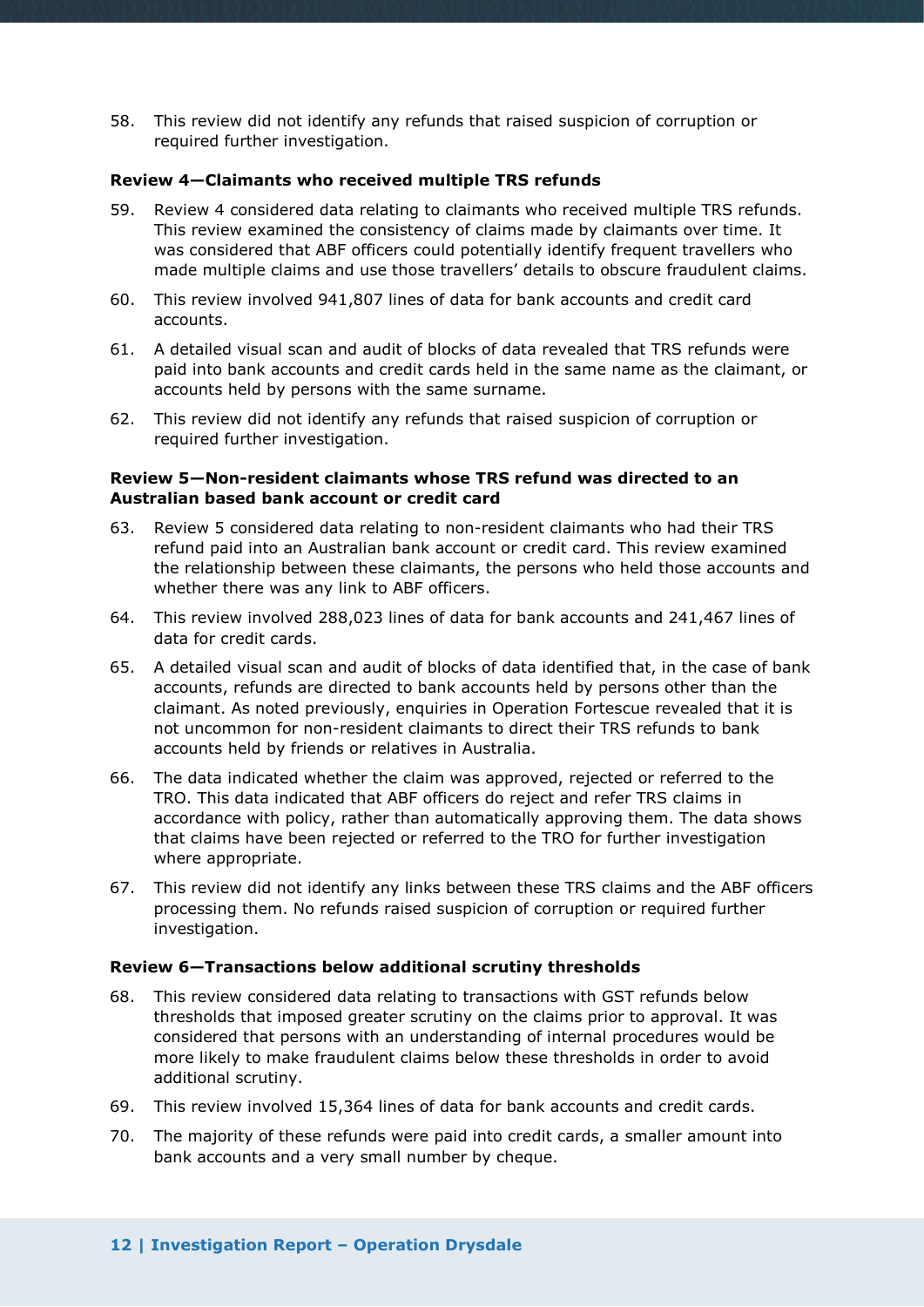- 71. Audits of blocks of data did not reveal any instances of bank accounts or credit cards receiving multiple TRS refunds.
- 72. A review of cheque refunds revealed a large number had the common address of 'Customs House, 5 Constitution Avenue, Canberra'. These claimants appear to be from Asia. The use of this address in the TRS system occurs were a claimant has completed a 'Cheque Label' form and handwritten their address on the form. This is usually when the claimant is non-English speaking. Cheque labels are only available in English, Chinese and Japanese.
- 73. This review did not identify any refunds that raised suspicion of corruption or required further investigation.

#### <span id="page-12-0"></span>**Review 7—Rejected TRS transactions**

- 74. Review 7 considered data relating to all rejected TRS transactions. This included specific transactions of a claim that were rejected, even if other transactions in a claim were approved.
- 75. The number of transactions reported covered 249,340 lines of data.
- 76. Audits of blocks of data revealed a substantial number of claims rejected due to purchases not meeting the \$300 threshold for a claim or that the goods were purchased outside the permitted timeframe of 60 days prior to departure from Australia. As noted above, the TRS system automatically rejects a claim if the total cost for goods from a retailer is less than \$300 or the purchase date is more than 60 days prior to the date of departure. These rejected transactions suggest that this aspect of the TRS system is working as it should.
- 77. This review did not identify any rejected transactions that raised suspicion of corruption or required further investigation.

#### <span id="page-12-1"></span>**Review 8—ABNs that appear on fewer than 25 TRS claims**

- 78. Review 8 considered data relating to ABNs included in fewer than 25 TRS claims. To make a valid TRS claim, the retailer's ABN must be valid and registered for GST. ABNs subject to a small number of TRS claims are more likely to be small businesses that issue paper invoices rather than computer generated invoices, heightening the risk of fraudulent claims by way of fraudulent invoices. This data allowed ACLEI to look at ABNs that had been used in a small number of claims to determine whether the transactions were suspicious and required further investigation.
- 79. This review involved 120,197 lines of data relating to ABNs and claim numbers. An analysis of this data revealed the following:
	- An ABN cancelled on 1 March 2013 was used to make a successful TRS claim in September 2018.
	- A number of valid ABNs that were not registered for GST were used to make TRS claims.
- 80. An ABF officer enters the ABN into the TRS system in the course of processing a claim. The TRS system checks the ABN to confirm that it is valid and registered for GST. If not, the TRS system will not process the claim.
- 81. This review identified some limitations in the TRS system's ABN checking capability. Home Affairs has since implemented improvements in the TRS system to the ABN checking function.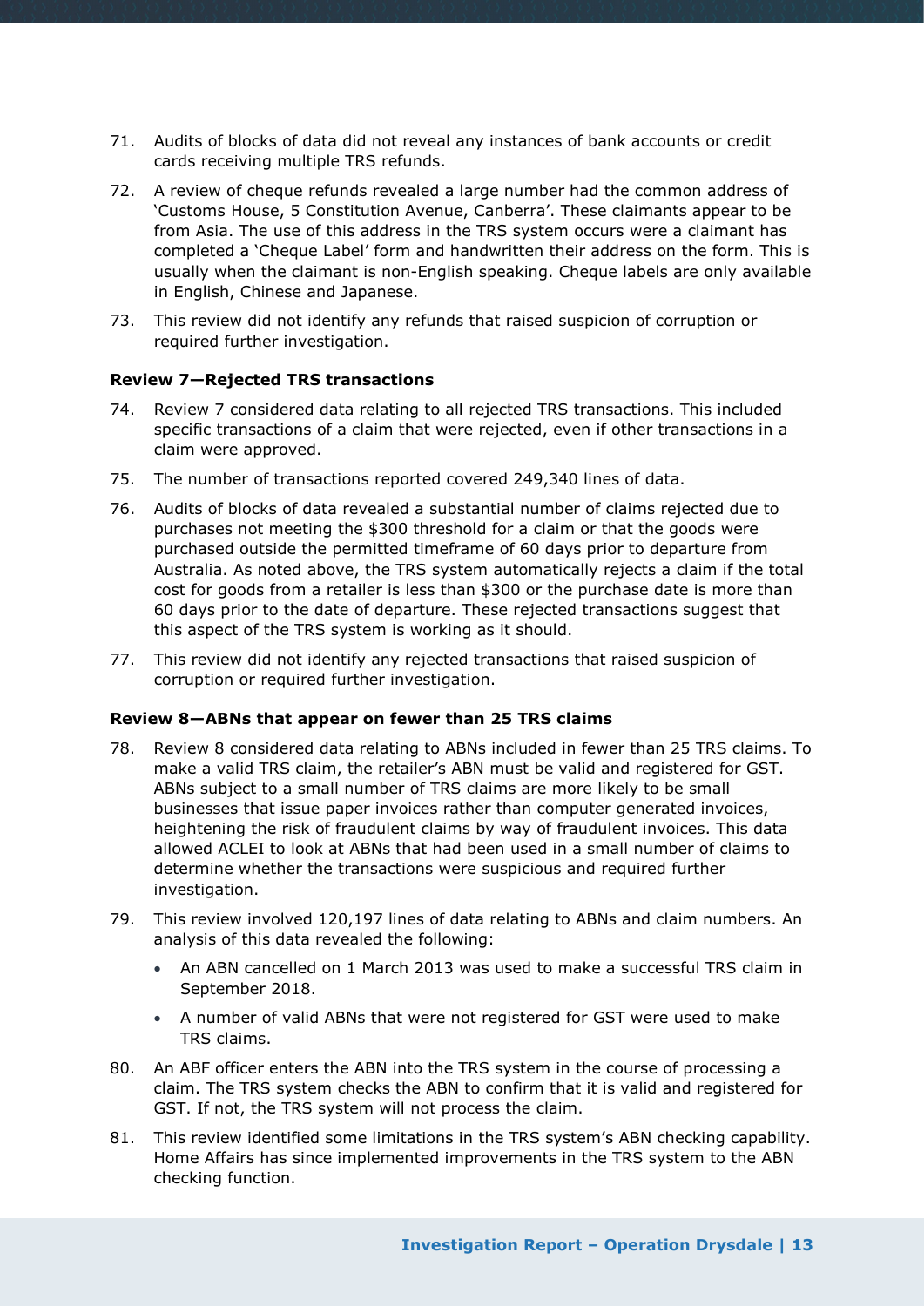#### <span id="page-13-0"></span>**Review 9—Transactions above scrutiny thresholds**

- 82. Review 9 considered data relating to all TRS claims relating to goods purchased at values above key scrutiny thresholds. This data was requested to review whether policies for processing TRS claims above these thresholds were followed.
- 83. This review involved 288,023 lines of data.
- 84. The data in the spreadsheet relates to specific transactions, whether it is the only transaction within a claim or one of several transactions within a claim.
- 85. The data reveals that claims are regularly rejected on a number of grounds, including because a tax invoice was not provided, the claim did not meet the necessary standards, or the invoice does not include a valid ABN. The data further reveals that claims are referred to the TRO for processing consistent with policy.
- 86. The volume of data included in the spreadsheet indicates that ABF staff are checking invoices for compliance with TRS requirements.
- 87. This review did not identify any transactions that raised suspicion of corruption or required further investigation.

#### <span id="page-13-1"></span>**Interviews with ABF Staff**

- 88. As part of this investigation, ACLEI investigators interviewed ABF officers at Adelaide, Brisbane, and Sydney airports to gather their input, experiences and views of the administration of the TRS. These airports were chosen due to their connection with Operation Fortescue.
- 89. The following paragraphs provide a summary of the opinions and experiences of the officers interviewed in relation to the TRS.
- 90. The officers interviewed stated that the TRS is seen simply as an administrative function conducted on behalf of another Commonwealth agency. They said that deployment in the TRS desk is not a highly sought after position and that the TRS is largely staffed by ABF officers who are Intermittent and Irregular Employees (IIE) that is, employees engaged on a casual, non-ongoing basis.
- 91. In light of the long queues and time pressures, ABF provides a TRS Drop Box that allows a claim to be lodged without being processed on the spot. Officers interviewed noted that while the Drop Box deals with immediate demand, it leads to a backlog of claims to be processed at a later time.
- 92. Alongside time and resource constraints, those interviewed highlighted that airport facilities affected their ability to perform their duties. In particular, they indicated that the location of ABF Offices and luggage check-in facilities hinders the ability to inspect goods.
- 93. ABF officers also provided anecdotal evidence of suspected defrauding of the TRS by travellers. However, they did not report knowledge of corrupt conduct by fellow ABF officers in relation to the TRS. While interviewees raised issues of administration and potential ways travellers may attempt to overcome controls in the scheme, they did not raise issues to suggest corruption by ABF staff.

# <span id="page-13-2"></span>**Corruption Prevention Observation**

94. Petty corruption refers to relatively small occurrences of corruption that happen within process chains, usually at the site of public interaction. Risk of petty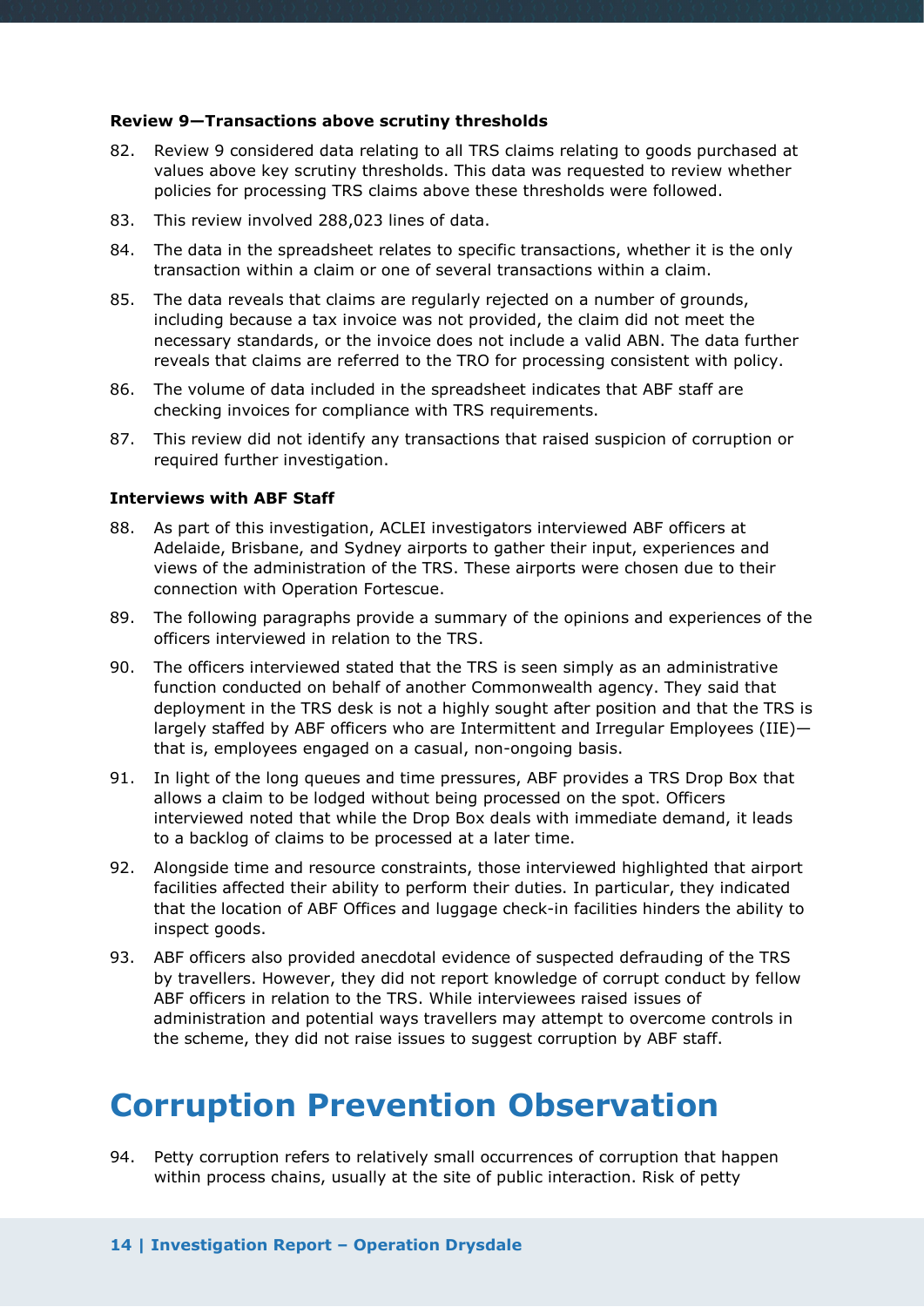corruption is heightened where administrative processes are complex, involve multiple parties and are performed under time pressure.

- 95. Based on this investigation, I observe that the TRS claims process might be characterised as such a process. The day to day operation of the TRS claim system is partially paper based, resource intensive and time consuming, with pressure to process TRS claims in a timely manner. There appears to be opportunities for strengthening resistance to corruption and fraud.
- 96. Governments have increasingly adopted e-service in administrative situations such as this (indeed, the TRS systems in Singapore, Japan and South Korea are examples of open market systems of primarily electronic management), partially in an effort to reduce interaction points and complexity. While it is a matter for other agencies to determine whether this is a useful path for Australia's TRS system, any systemic change should be carefully implemented with a full corruption risk analysis to avoid unintended consequences such as the displacement of corruption risk. In the interim, the agencies may wish to consider reviewing the process vulnerabilities identified within this report.
- 97. Risk is compounded where motivations such as personal greed or financial pressure—through personal or familial debt—encourage officers to take advantage of weaknesses within the system for financial gain. As Operation Fortescue discovered, these motivations contributed to a small number of officers attempting to exploit the TRS for illicit financial advantage.
- 98. However, it is important to note, that while this investigation has identified some weakness in the system, it only identified one matter which required further investigation (see paragraphs 38–39).
- 99. On 12 June 2020, I provided the Secretary of Home Affairs, Michael Pezzullo AO, with a draft of this report in order to give him an opportunity to comment on the report in accordance with s 51 of the LEIC Act.
- 100. On 10 July 2020, the Secretary provided the following comments in response to the draft report:

The Australian National Audit Office performance audit *Management of the Tourist Refund Scheme* (Report No 8 2019–20) reviewed the Department and ABF's management of the TRS. The ANAO found that there are robust governance arrangements in place which largely support effective administration of the TRS.

In its response to the ANAO's audit the Department has provided the following information that I consider relevant to ACLEI's findings in relation to the scheme.

The Department and ABF consider the administration of the TRS of relatively low risk and operational priority compared with our other responsibilities such as national security, border protection and immigration policy. The Department and ABF are committed to delivering the government's intent to the best of our ability within the current funding envelope, however the funding we receive to administer the TRS at the border has not kept pace with the escalating number of claims made each year. This has been raised on a number of occasions over the past five years noting that the number of TRS claims has almost doubled whilst the funding provided by the Australian Taxation Office (ATO) has slightly fallen.

The TRS has been subject to a number of reviews since 2000 and the Department has actively addressed recommendations for improvement. For example, all six recommendations arising from an internal audit conducted in October 2011 were implemented and formally closed by the Departmental Audit Committee. Through